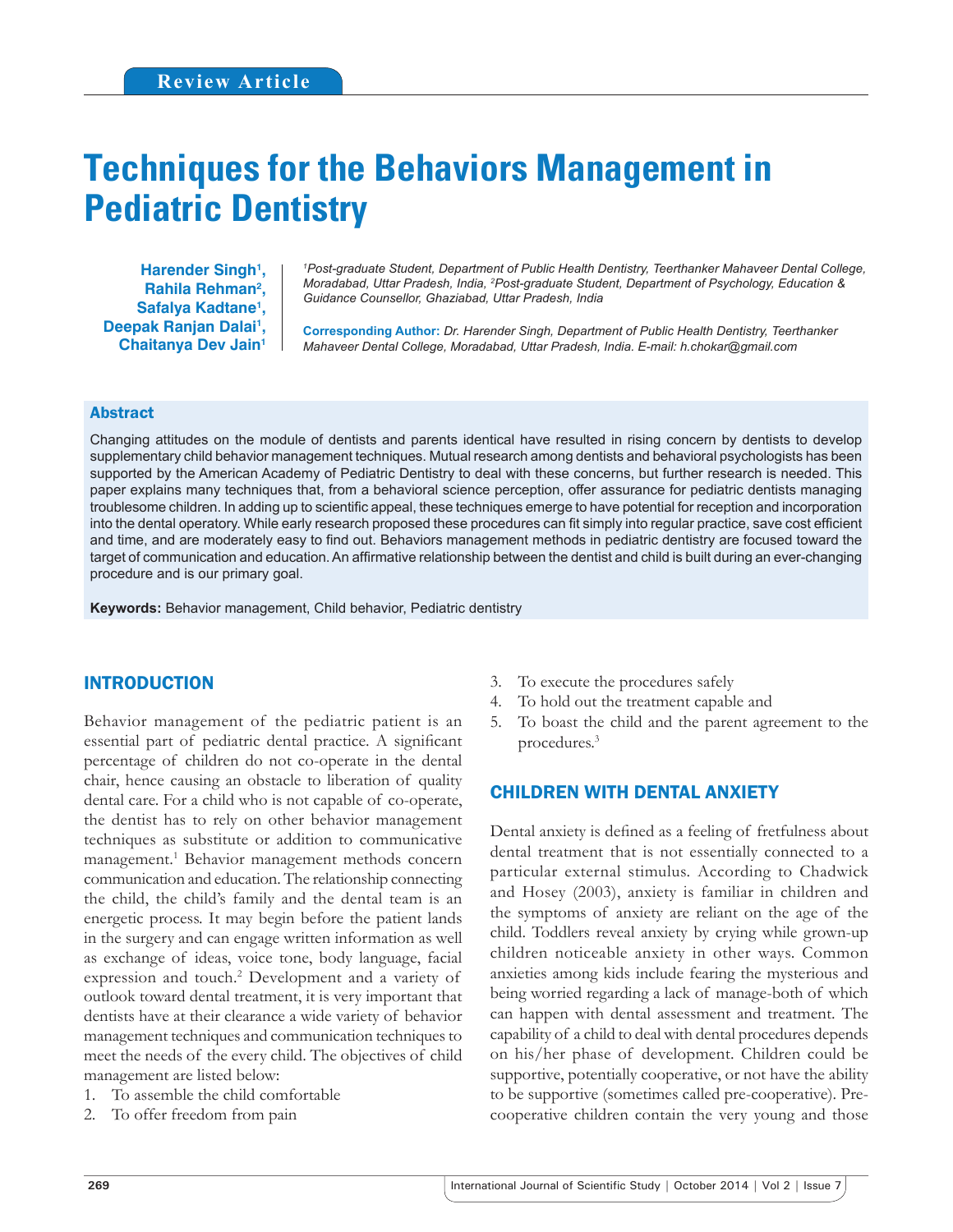with exact disabilities with whom cooperation may not be accomplished.4

## Many factors are known to persuade dental anxiety in children.

## **Parental Influence**

Parent's anxiety had a major influence on their child's behavior, particularly if they had earlier negative dental incidents. An anxious or afraid parent may influence a child's behavior pessimistically. Educating the parent prior to the child's first dental visit is vital. Considering the office procedures on the early telephone call, go after by sending office information and a temptation to visit the office website or even an office "pre-visit," may be supportive in sinking parental anxiety.

Parenting styles have changed in recent decades. Dentists are faced with challenges from the rising number of children who a lot of times are ill-equipped, the skills and self-discipline necessary to deal with novel experiences in the dental office. Commonly, parental expectations for the child's behavior (e.g., no tears) are impracticable, though expectations for the dentist who steer their behavior are enormous. Some parents may even attempt to dictate treatment, al-though their indulgent of the procedure is lacking. Effective communication with more challenging parents represents a chance for the dentist to go cautiously over behavior and treatment options and together fix on what is in the child's finest interests.

Practitioners have the same opinion that a good communication is important between the parent, dentist, and parent in building faith and assurance. Practitioners also are combined in the fact that valuable communication among the dentist and the child is dominant and requires spotlight on the part of both parties. Most kids react positively when their parent is in the treatment region. Infrequently, the company of a parent has a negative consequence on the required communication between the child and the dentist. Each practitioner has the accountability to establish the communication and support methods that best optimize the treatment setting, identifying his/her own skills, the capability of the particular child, and the wishes of the particular parent involved.5-9

#### **Medical and Dental Experience**

Children, who had negative experiences, connected with prior hospital visits or, dental visits, or medical treatment could be more anxious regarding dental treatment. While taking medical history, it is important to enquire the parents about earlier treatments and the child's reaction to them. This would recognize possible anxiety-related behavior, and permit the dentist to adopt suitable behavior management techniques.<sup>10</sup>

# THE DENTAL TEAM

The entire team has an active task to play. In beginning get in touch with the receptionist, who can relieve parental concerns with a confident approach; the chair-side assistant can give an helpful role in assisting the dentist in dealing with trouble behaviors the dental hygienist can offers education through proper communication with the child and parent, that be able to help the family reduce future dental disease.<sup>11</sup> A child's future approach toward dentistry may be determined by a series of happening experiences in a pleasant dental surroundings. Entire dental team members are encouraged to enlarge their skills and awareness in behavior guidance techniques by analysis dental literature, monitoring video pre-sensations, or attending systematic education courses.<sup>5</sup>

# TECHNIQUES FOR BEHAVIOUR MANAGEMENT

#### **Tell-Show-Do**

Introduction of novel instruments and/or procedures can often scare kids with anxiety as they may not be alert of the intended reason of these instruments or procedures. Tell-Show-Do is a fundamental principle used in pediatric dentistry whereby the child is brings in gradually to the instrument and/or procedure, and which consists:

- 1. Tell: Words to explain procedures in language suitable to the level of accepting for each child
- 2. Show: Exhibition of the procedure in a watchfully defined, non-threatening setting; and
- 3. Do: Complete the procedure with no deviating from the clarification and demonstration
- 4. For example, when introducing the slow speed handpiece earlier to initiating a prophylaxis, initial, discuss the sound that will be made while it is turned on, then, demonstrate its apply on his/her finger, and follow with using the hand-piece in your patient's mouth.<sup>12</sup>

#### **Enhancing Control**

At this point, the patient is given a scale of control over their dentists' behavior during the use of stop signals. Such signs have been shown to diminish pain during regular dental treatment as well as during injection. The stop signal, generally raising an arm, must be rehearsed, and the dentist should act in response rapidly when it is used. The technique is helpful for all patients who are able to communicate. There are no contra-indications.<sup>13,14</sup>

#### **Voice Control**

This technique is a controlled modification of voice volume, pace and tones, to influence straight the child's behavior. It is specified for the uncooperative or distracted patient to gain attention and observance, avoid negative behavior, and establish authority. It is not used among children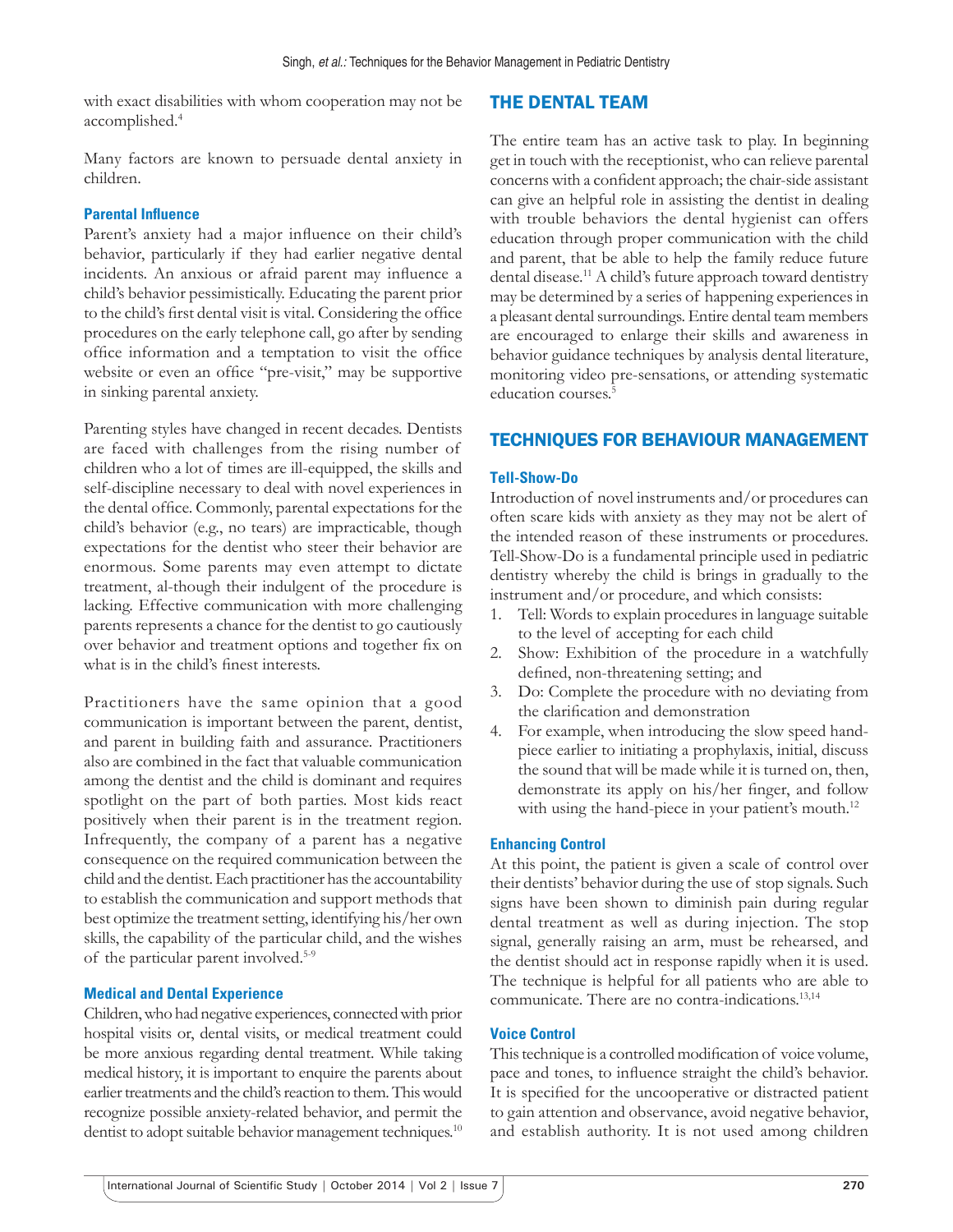who due to age, disability, or emotional immaturity are incapable to understand or cooperate. Once the required behavior is achieved, it is waged and positively reinforced. Please appreciate, at no time is it to be interpreted as being "angry" at the child.<sup>15</sup>

#### **Modeling**

Assessing another parallel aged child or elder siblings having dental treatment fruitfully can have an encouraging influence (1980, Stokes and Kennedy) on an anxious child. This technique is more helpful in those aged between 3 and 5 years.4

#### **Positive Reinforcement**

Numbers of dental procedures require reasonably composite behaviors and actions from our patients that have to be explained and learned. For kids, this requires little clear steps. This process is named behavior shaping. It consists of a definite series of steps towards model behavior. This is most simply accomplished by selective reinforcement. Reinforcement is the strength of a pattern of behavior, mounting the probability of that behavior being exhibited again in the future. Whatever thing that the child finds enjoyable or satisfying can act as an optimistic reinforcer, badges or stickers are frequently used at the end of a successful appointment. Though, most powerful reinforcers are social stimuli, such as verbal praise, positive voice modulation, facial expression, approval by hugging. A kid centered, empathic response giving definite praise, for example, "the way you keep your mouth open its amazing" has been exposed to be more successful than a general comment such as "good boy/girl." As with TSD the use of age particular language is significant.<sup>16-18</sup>

## **Distraction**

Distraction intends to move the attention of the patient's attention away from the treatment procedure. This could be in the form of cartoons, books, music or stories. An additional well standard method is for dentists to speak to patients as they work so that patients pay attention to them rather than focusing on the treatment procedure. Short-term distractions, such as pull the cheek or lip and chatting to the patient when applying local anesthesia, are also useful.<sup>19</sup>

## **Desensitization**

While desensitization is conventionally used with a kid who is already anxious concerning the dental situation, its principles can be willingly utilized by pediatric dentists with all patients, in order to reduce the possibility that patients may build up dental anxiety. The child's existing anxieties are dealt with by revealing him or her to a series of dental experiences, presented in an order of increasing anxiety suggestion, systematic only when the child can admit the earlier one in a relaxed state (1958, Wolpe; 1974, Machen and Johnson). In the innovative psychotherapeutic mode, numerous sessions would be needed just to ascertain the actual hierarchy of stimuli for a client's dread while, in pediatric dentistry, a supposed progression is used. Therefore for most children a digital examination would head to the use of a mirror and probe or explorer, followed possibly by radiography, rubber cup scaling, fissure sealing and leading ultimately to local analgesia, restorations and rubber dam.11

#### **Positive Stabilization**

Protective stabilization involves limiting a patient's movement to decrease the risk of injury to everybody while allowing safe conclusion of treatment. Varieties of protective stabilization can be engaged ranging from a family member/caregiver holding the kid's hands to the utilize of a stabilization tool (i.e., papoose board or pedo wrap). Informed acquiesce must be obtained about the use of protective stabilization, and if a family member have a problem at any time to the use of protective stabilization, the technique is stopped up immediately. We do not utilize any stabilization plans as they have the possible to limits respirations.20

#### **Hand Over Mouth Exercise (HOME)**

HOME involves restraining the child in the dental chair, placing a hand over the mouth (to allow the child to hear). The nose must not be covered. The dentist then talks quietly to the child explaining that the hand will be removed as soon as crying stops. As soon as this happens the hand is removed, and the child praised. If protests start again, the hand is replaced. The technique aims to gain the child's attention and enable communication, reinforce good behavior and establish that avoidance is futile. Those who advocate the technique recommend it for children aged 4-9 years when communication is lost or during temper tantrums. Parental consent is important, and the technique should never be used on children too young to understand or with intellectual or emotional impairment.21-23

#### **Sedation**

A variety of medications can be directed to a patient in an effort to alter their consciousness stage. This does not make the child "go to snooze," but makes him/her less alert of what is happening and afterwards, not as anxious or fearful toward dental treatment. There are a number of levels of sedation that can be achieved, but since every child is dissimilar, these levels are rather difficult to predict. There are also numerous requirements that have to be met before sedation can be an effective management option.<sup>15</sup>

#### **General Anesthesia**

General anesthesia is an inhibited state of un-consciousness escort by a loss of protective impulses, including the